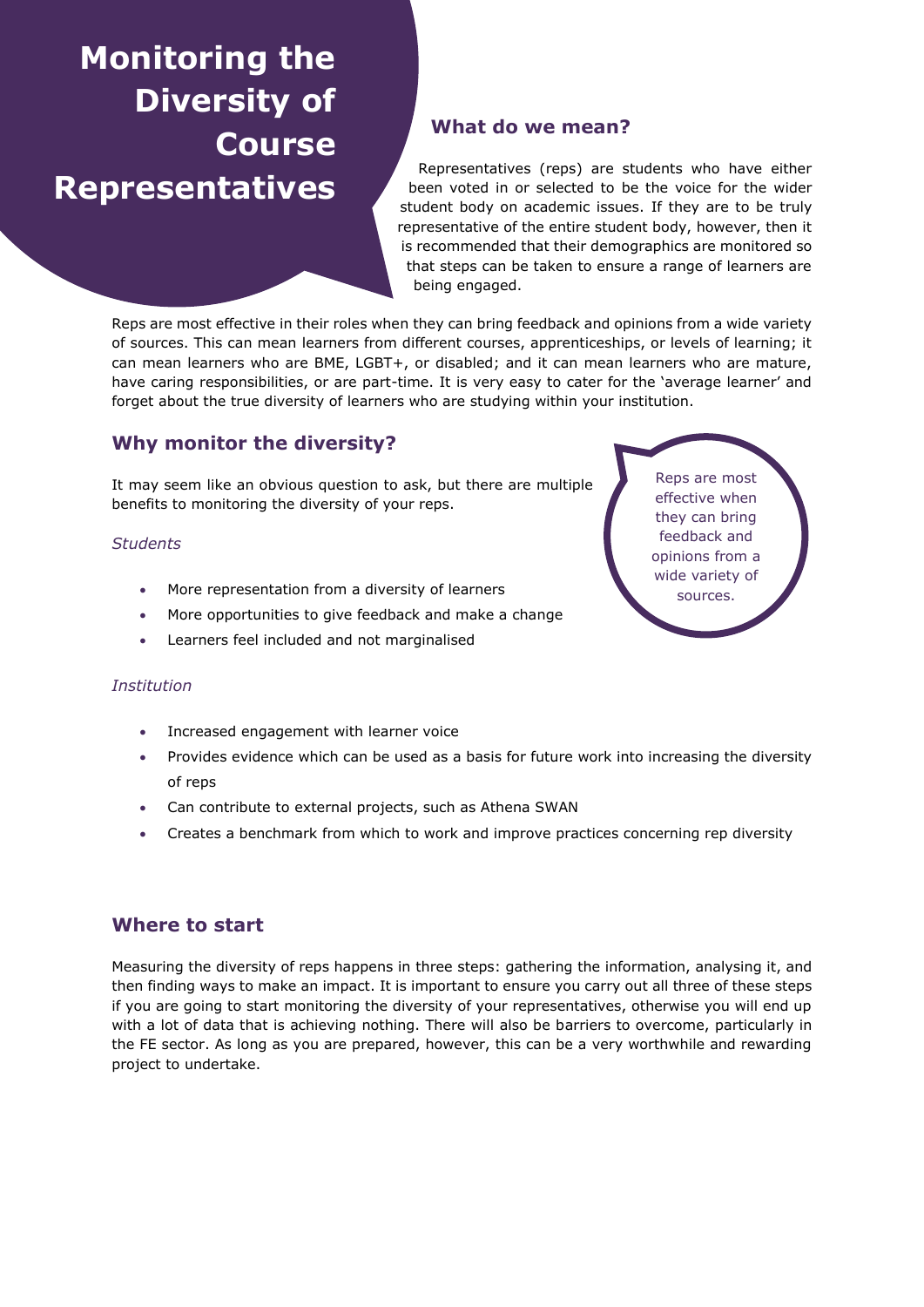#### *Step One: Gathering Diversity Statistics*

Most colleges do not already collect data on the diversity of reps, so it is something which needs to be actively collected. The easiest way to do this is with a survey. The NUS diversity questionnaire is listed in the resources section below.

#### Writing the Survey

When writing a diversity monitoring questionnaire, it is important to keep in mind the sort of questions you ask, how you ask them, and why you need them. Think about what it is you want to know and work backwards.

Keep in mind the sort of questions you ask, how you ask them, and why you need them.

Ask for learners' input to the questionnaire during the writing process, and revise it if necessary. After learners have taken the questionnaire, ask for feedback at this stage as well, to **make sure the questions you are asking are appropriate and easy to understand**.

#### Implementing the Survey

As with any survey, you have to choose how you will implement it. If you already have a survey that goes out to reps, perhaps you can consider including some diversity monitoring questions, rather than creating a separate survey. If not, it might be that you could incorporate it into your training day for reps. It could be part of the feedback you ask for at the end of training, or it could be part of the training itself. At Edinburgh Students' Association, they include a diversity monitoring questionnaire as part of their online training module for reps. It is not compulsory, but still saw excellent response rates.

Incorporating a diversity questionnaire in an already existing survey will make monitoring easier.

If you are creating a survey from scratch, you will need to think about whether it will work best as an online survey or on paper, when it will be open for responses, and how you will promote it. It is recommended that incorporating it into an already existing survey or event will make this part of the monitoring process easier.

**When you are asking your reps for this information, it is important to tell them why you are doing it, how it will impact them, and to give them the option to opt out of completing the form, or answering 'prefer not to say' on all questions**. It should not be compulsory to provide this sort of information as a student volunteer, but if you can demonstrate what impact it will have to benefit the institution, hopefully a majority of your reps will understand and want to complete it anyway.

#### *Step Two: Analysing the results*

Some institutions carry out research into the demographics of their reps, but then do nothing with the information. **This is arguably the hardest step**, as it is time-consuming and often provides more questions than it does answers.

A good place to start, if possible, is to compare the data you have gathered with any data the college may have on the student population as a whole. By comparing this, you can see how representative your reps really are. For example, you may see a very low percentage of your reps are part-time learners, but if your institution has a very low total number of part-time learners, this may still be a representative percentage.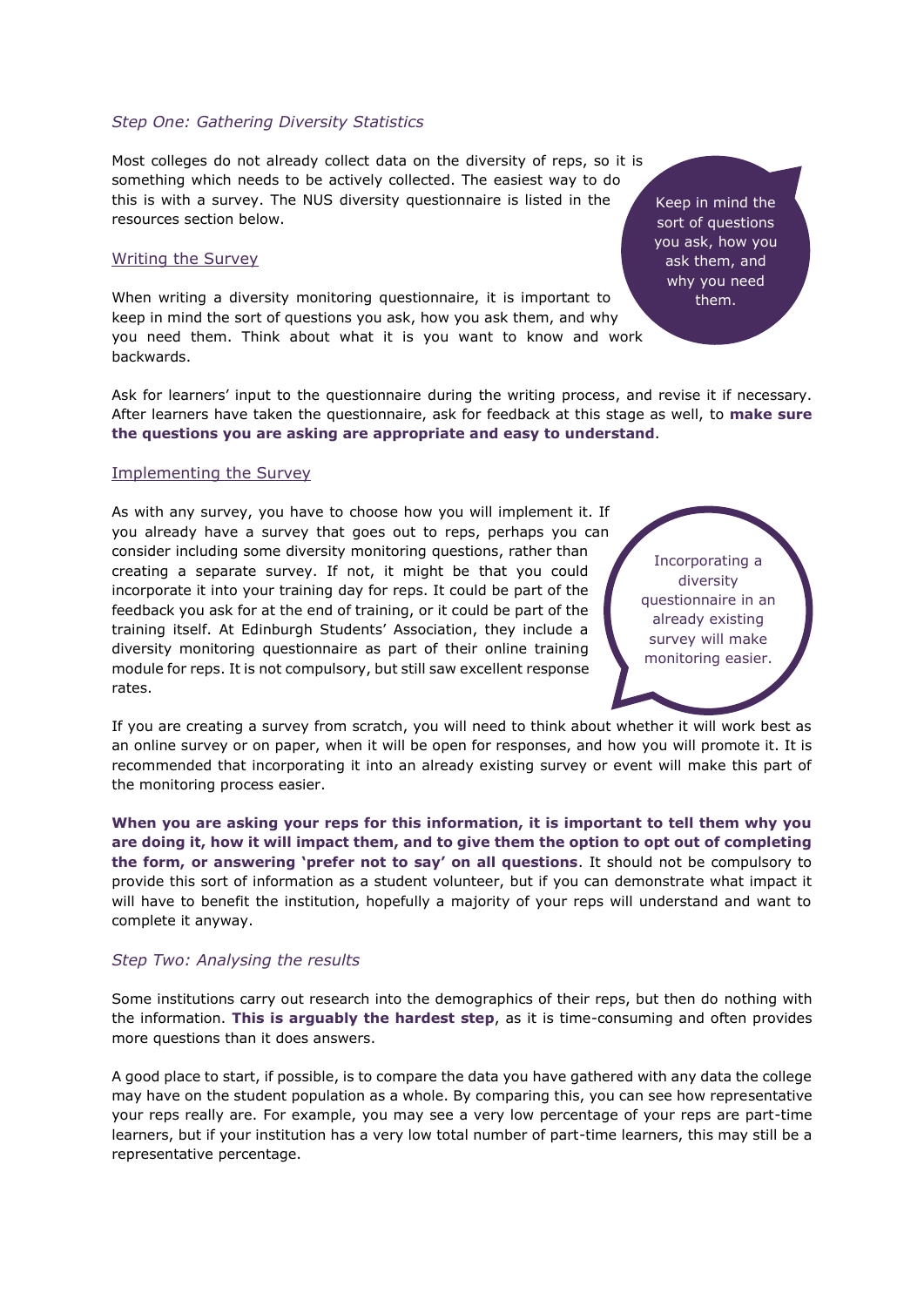Another possible step to take would be to monitor the demographics of not only your reps, but also those who nominate themselves for the roles. This would involve a greater level of analysis, however, so may not be possible depending on the resources available.

#### *Step Three: Implementing Change*

Once you have gathered the information and found out where your gaps in representation lie, the most important step is to fill those gaps and increase overall representation and inclusivity.

This can be something as simple as ensuring you promote course rep elections across all campuses or through emails sent to all learners (not just during tutorials for full-time courses, for example), or it could be something more fundamental to the structures of the college. At Goldsmiths Students' Union, for example, they found they had a large proportion of underrepresented disabled students. To help tackle this, they used a bursary from HEFCE to kickstart a project which recruited an 'Accessibility and Inclusion Rep' for each department. As a result, the institution has taken on a number of new initiatives to ensure it is more accessible and inclusive for disabled students.

Widening participation is never easy, but with the data you have collected, you can see whether the changes you have made will have any impact. By setting the benchmark, you can reassess engagement year-on-year and find out what has worked and what has not.

Involve learners at every step.

As ever, it is important to involve learners in these steps, as they can help you figure out what will work in terms of engaging those hard-to-reach learners. **Without monitoring the diversity first, though, you will not know who your heard-to-reach learners are**. That is what makes this process so valuable.

## **Barriers**

As mentioned earlier, quite often these sorts of analyses will provide you with more questions than answers. It may require a significant amount of work to get really meaningful results. This is where it is expected most institutions will face the barriers of lack of staff time, expertise and resources to complete this kind of work. These barriers can be overcome, however, and the results of this work can show some really interesting trends in your representatives and help to drive forward work to help increase diversity.

One of the top barriers is going to be if **data on the student body is collected but withheld**, so comparisons cannot be drawn. This means you need buy-in from the departments that hold this information so they understand the importance of the work and what benefits it will have to the institution as a whole.

There is also the issue of a **lack of staff time**. If no one staff member has been allocated this task as part of their core hours, it is unlikely the work can be completed. Some tasks could be delegated to student volunteers, such as data entry, in order to maximise staff time dedicated to the project.

If there is also a **lack of staff expertise** on the subject, then there is training available to help with this. There is also the potential to collaborate with other colleges in order to share the expertise already in Wales.